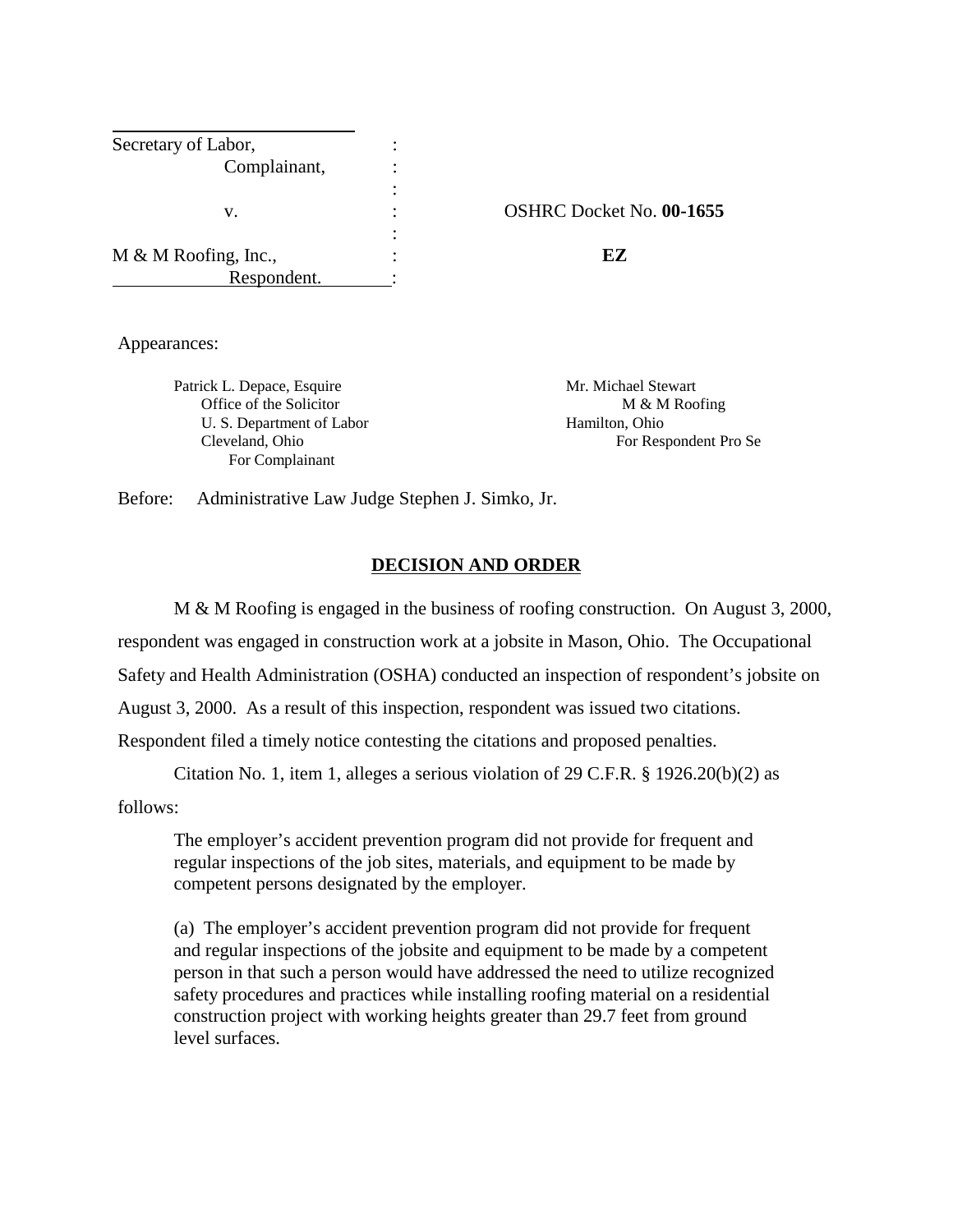Citation No. 2, item 1, alleges a willful violation of 29 C.F.R. § 1926.501(b)(13) as follows:

(a) In lieu of conventional fall protection, the employer did not utilize an alternative fall protection plan nor comply with Appendix E, Subpart M, Fall Protection while engaged in roofing operations for residential construction activities:

(1) Each employee was not trained in the procedures detailed in Appendix E;

(2) A Controlled Access Zone (CAZ) was not established;

(3) Slide Guards were not in place along the eves of the roof;

(4) Enforcement and use of full body harness, lanyard, and fall arrest was available but not utilized.

A hearing was held pursuant to the EZ trial procedures in Cincinnati, Ohio, on March

14, 2001. At the conclusion of the hearing, a bench decision was entered affirming Citation No. 1, item 1, as a serious violation and assessing a penalty of \$700 for that item. Citation No. 2, item 1, was reclassified to a serious violation, affirmed as serious, and a penalty of \$1,000 was assessed for that item.

Excerpts of relevant transcript pages and paragraphs, including findings of fact and conclusions of law, are attached hereto in accordance with 29 C.F.R. § 2200.209(f).

## FINDINGS OF FACT AND CONCLUSIONS OF LAW

The foregoing decision constitutes the findings of fact and conclusions of law in accordance with Federal Rule of Civil Procedure 52(a).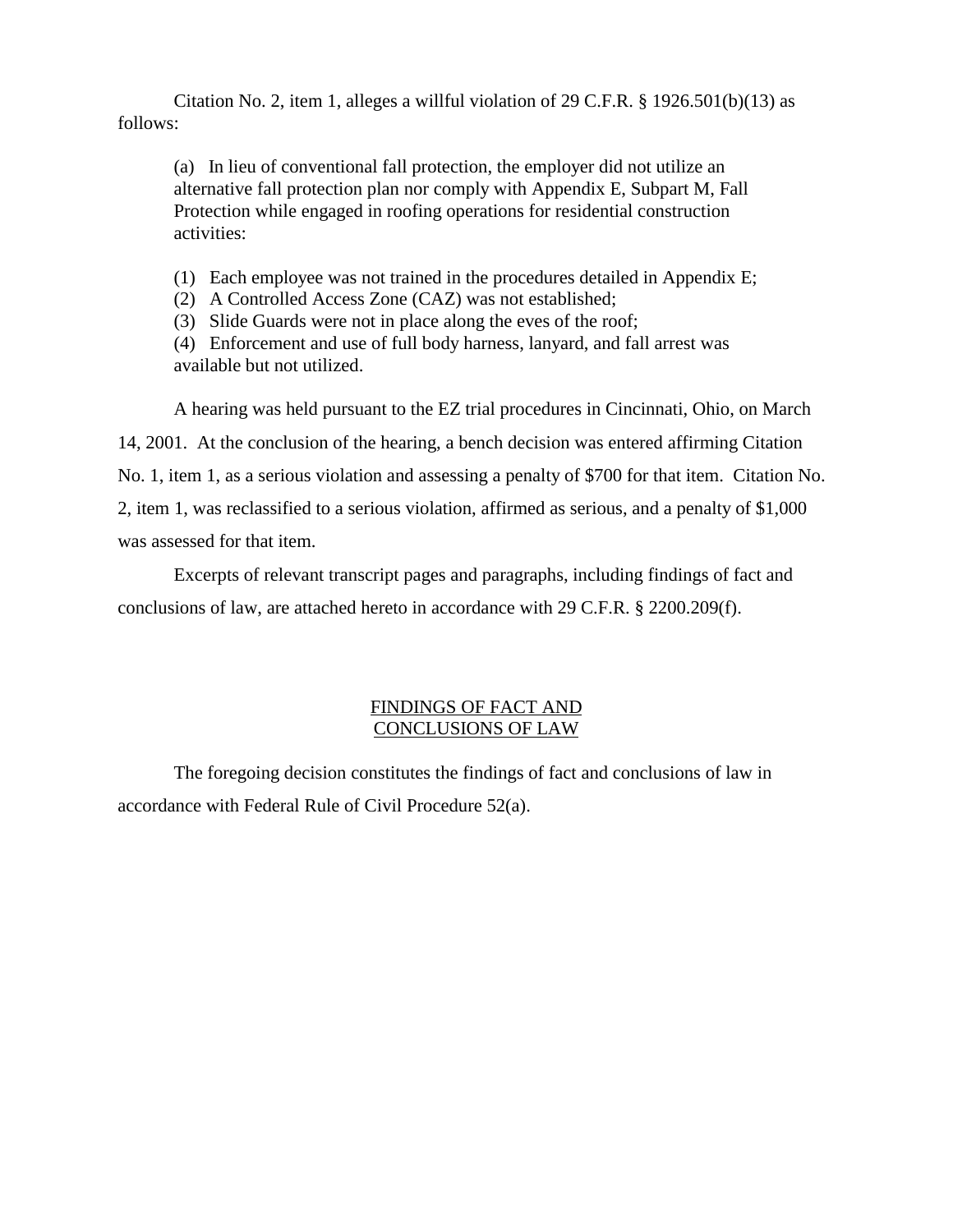## **ORDER**

Based upon the foregoing decision, it is ORDERED:

1. Citation No. 1, item 1, is affirmed as a serious violation and a penalty of \$700 is hereby assessed.

2. Citation No. 2, item 1, is affirmed as a serious violation and a penalty of \$1,000 is hereby assessed.

> /s/ STEPHEN J. SIMKO, JR. Judge

Date: March 30, 2001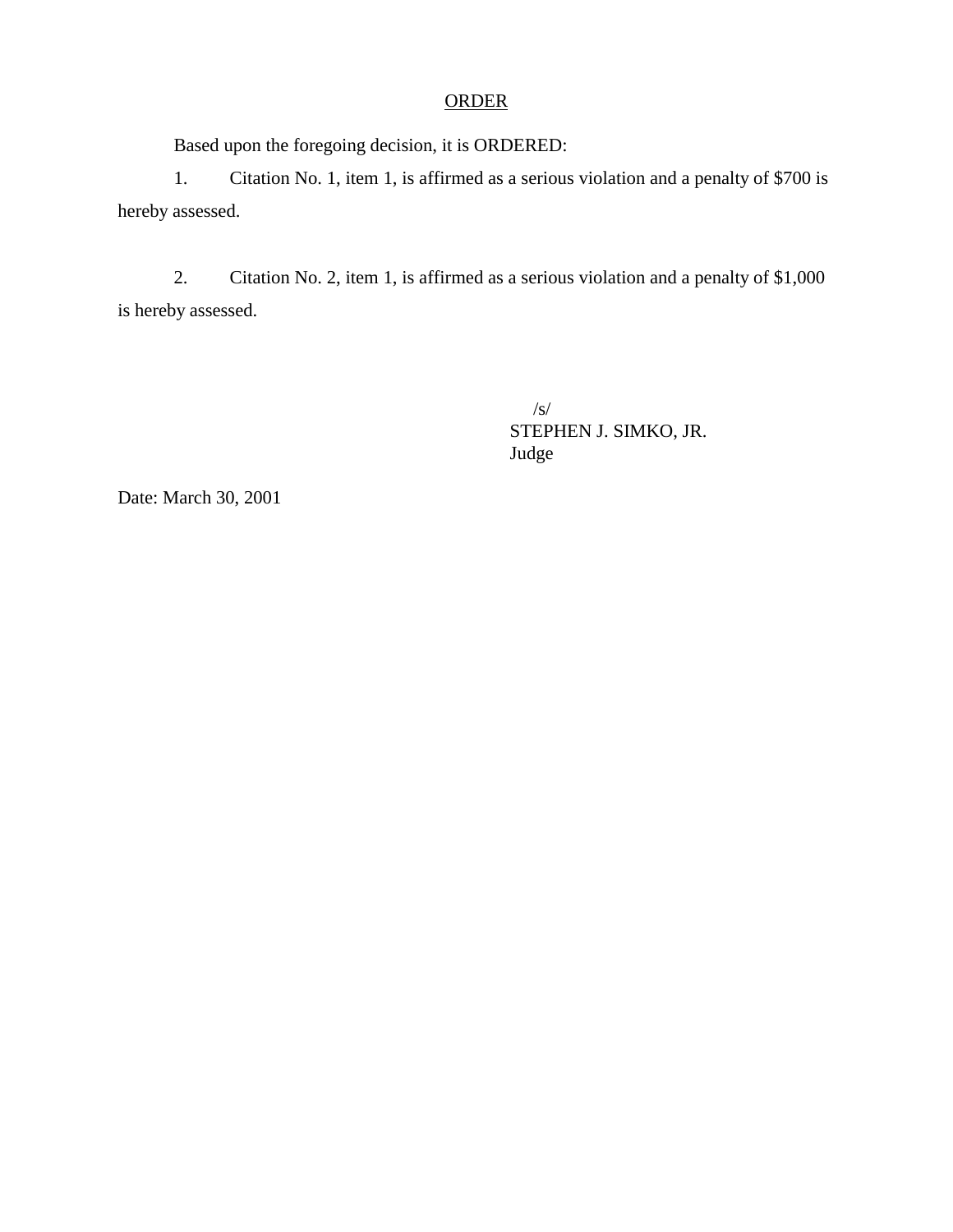- 1 JUDGE SIMKO: Any other witnesses?
- 2 MR. STEWART: That's it.
- 3 JUDGE SIMKO: Did you want to testify?
- 4 MR. STEWART: No, I've pretty much told you
- 5 everything it is, Your Honor. I mean, you can find us
- 6 guilty or not guilty. That's the way it is.
- 7 JUDGE SIMKO: Are we at the end of the day on
- 8 this part?
- 9 MR. DEPACE: I believe so.
- 10 JUDGE SIMKO: Let's take 15 minutes, and if you
- 11 will come back in 15 minutes, I will give you a
- 12 decision.
- 13 (Whereupon, a short recess
- 14 was taken off the record)
- 15 JUDGE SIMKO: Is there anything either side
- 16 would like to say at this time before I issue a
- 17 decision?
- 18 MR. DEPACE: No, Your Honor.
- 19 MR. STEWART: No, Your Honor.
- 20 JUDGE SIMKO: Okay, a written decision will
- 21 follow. It will consist of a very short decision, a few
- 22 pages attached, the applicable transcript pages which I
- 23 relate would to during this decision.
- 24 The threshold issue that I have to decide here is
- 25 whether the employer is, in fact, or the Respondent is,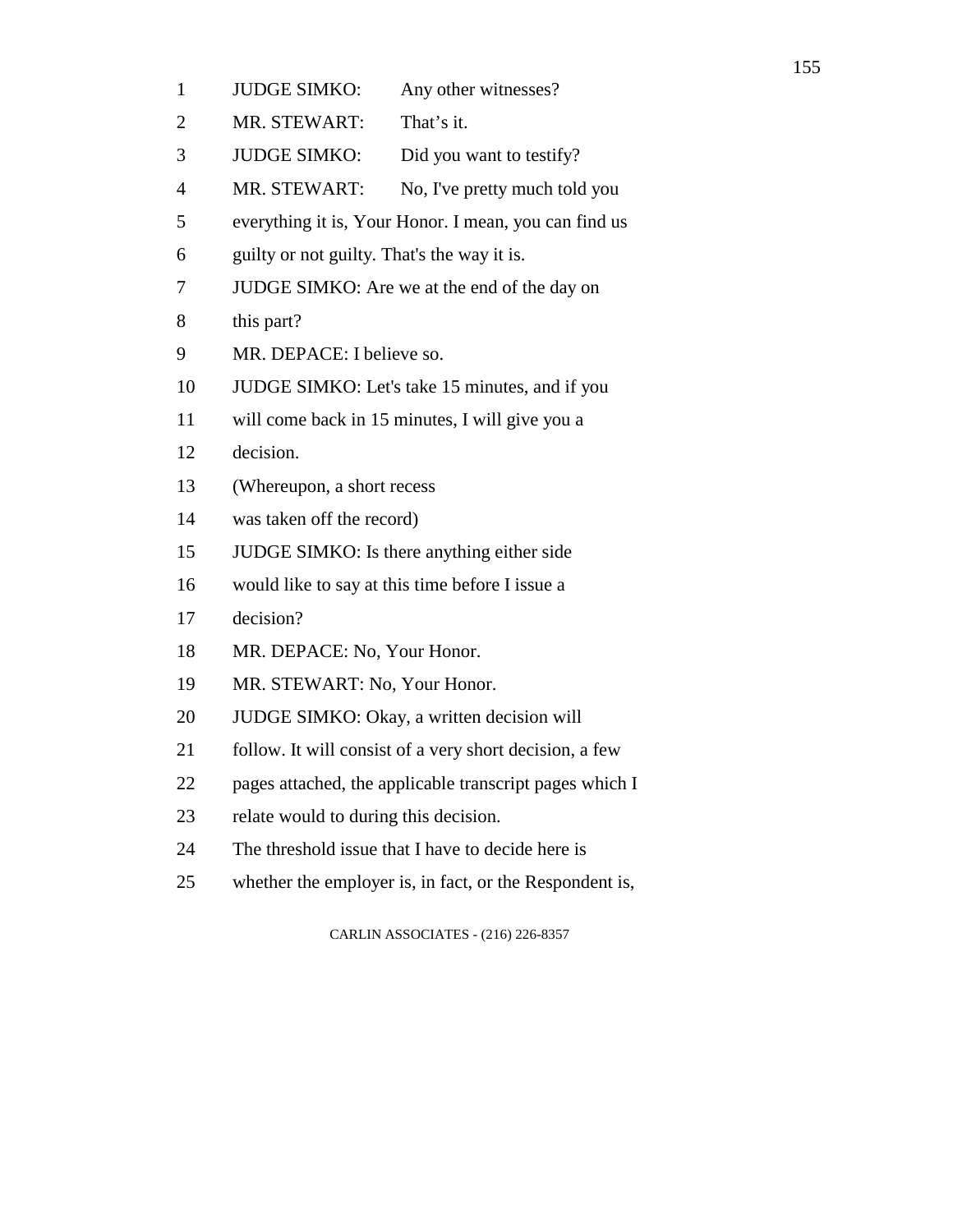| $\mathbf{1}$ | in fact, employer with employees.                        |
|--------------|----------------------------------------------------------|
| 2            | Now, that term is a term which is broadly construed      |
| 3            | under the Occupational Safety and Health Act, in light   |
| 4            | of the remedial statutory purpose to provide safe work   |
| 5            | places for all individuals and the economic realities of |
| 6            | the relationship between the Company and the individuals |
| 7            | working for that Company. So, it's a broadly construed   |
| 8            | term.                                                    |
| 9            | Here, the Respondent sets the rates of pay for the       |
| 10           | two individuals who were testifying here today and       |
| 11           | controls the work of those individuals. He sends them    |
| 12           | home if needed if they don~t perform the work properly   |
| 13           | or don't comply with his instructions, and he tells the  |
| 14           | employees when to start the various jobs.                |
| 15           | So, in light of the applicable case law in this          |
| 16           | matter, I am ruling that the Company is the employer, in |
| 17           | fact, of these two individuals who have testified here   |
| 18           | today; therefore, is an employer with employees under    |
| 19           | the Act.                                                 |
| 20           | To prove any violation of the Act, the Secretary         |
| 21           | must prove four elements of a violation: One is the      |
| 22           | applicability of the standard -- that is, the            |
| 23           | construction standard -- whether they apply to your work |
| 24           | site or not; whether the Company failed to meet the      |
| 25           | requirements of the standard; whether employees were     |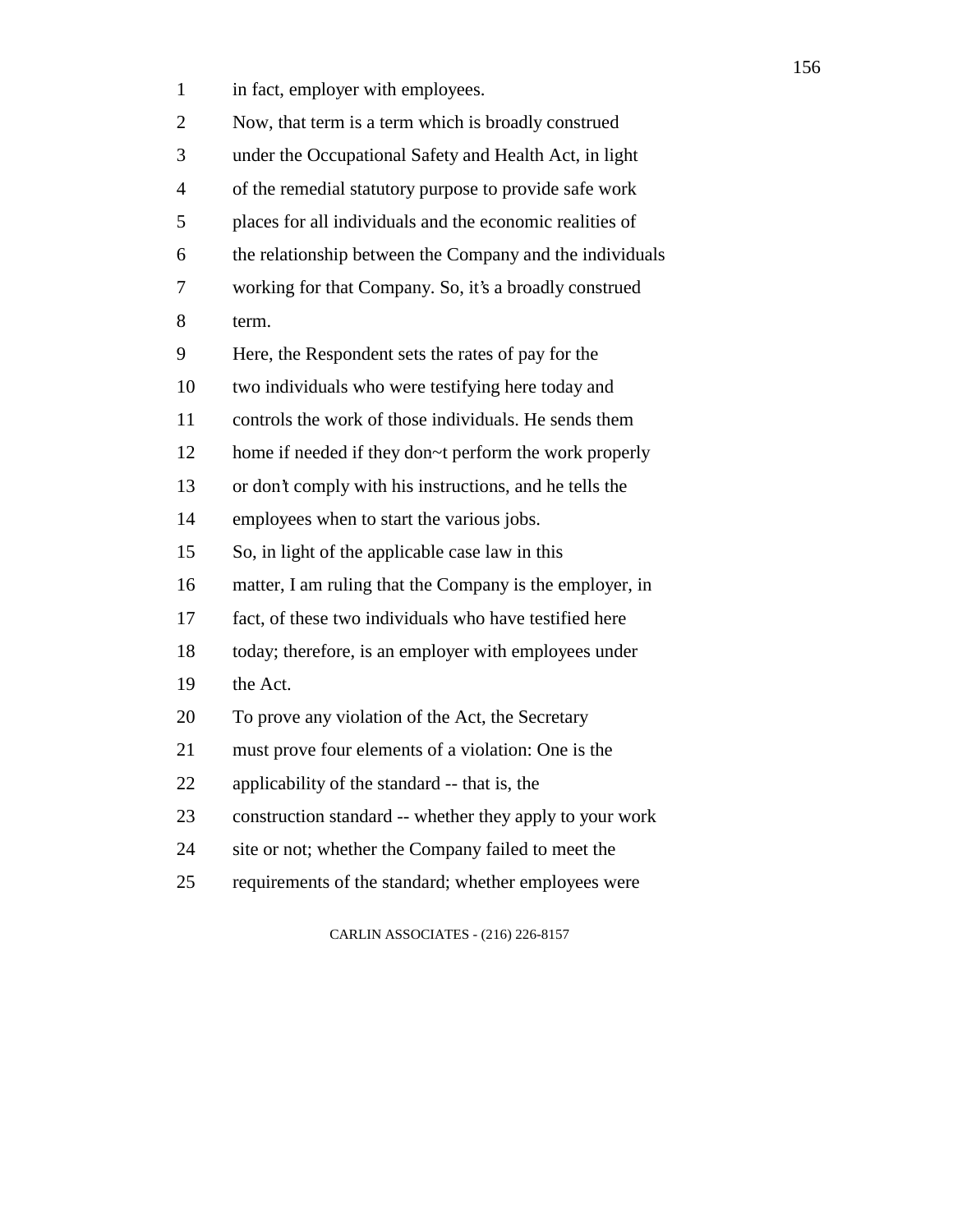| $\mathbf{1}$   | exposed to the hazard; and whether the Company had       |
|----------------|----------------------------------------------------------|
| $\overline{2}$ | knowledge of the violative conditions, not of the law    |
| 3              | but of the actual conditions.                            |
| $\overline{4}$ | So, keeping that in mind, I'm going to talk about        |
| 5              | each individual item separately.                         |
| 6              | The first alleged violation is an alleged violation      |
| 7              | of 29 CFR Section 1926.20(b)(2), that's 20(b)(2).        |
| 8              | Specifically, it is alleged the employer's accident      |
| 9              | prevention program did not provide for frequent and      |
| 10             | regular inspections of the job sites, materials and      |
| 11             | equipment to be made by a competent person designated by |
| 12             | the employer.                                            |
| 13             | Specifically, it's alleged that the employerts           |
| 14             | accident prevention program did not provide for frequent |
| 15             | regular inspections of the work site and equipment to be |
| 16             | made by a competent person, and that such person would   |
| 17             | have addressed the need to utilize, recognize safety     |
| 18             | procedures and practices while installing roofing        |
| 19             | material on residential construction projects with       |
| 20             | working heights greater than 29.7 feet from the ground   |
| 21             | level surfaces.                                          |
| 22             | Here, the Respondent admitted -- Mr. Stewart             |
| 23             | admitted on the stand -- that they had no fall           |
| 24             | protection program. There was some testimony by Mr.      |
| 25             | Stewart that an inspection was made prior to the start   |
|                |                                                          |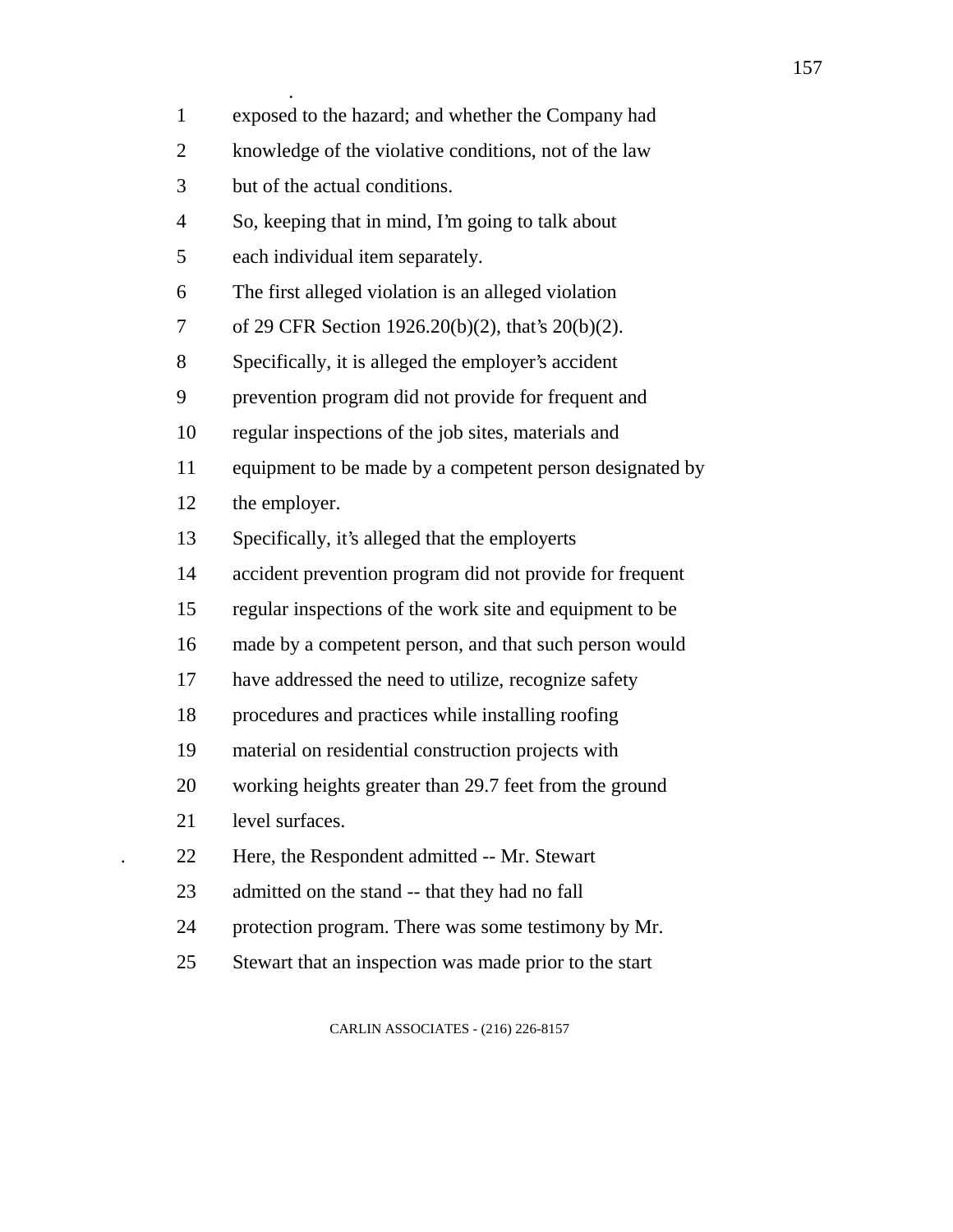| $\mathbf{1}$   | of the work on this day. However, he made a statement    |
|----------------|----------------------------------------------------------|
| $\overline{2}$ | to the compliance officer at the time of the inspection  |
| 3              | that no such inspection was made.                        |
| 4              | Given this conflict in testimony, I have to              |
| 5              | conclude that no complete inspection was made. While     |
| 6              | there may have been a viewing of the roof area, there    |
| 7              | was no inspection made on that day, and there were no    |
| 8              | regular inspections made of that job site by a competent |
| 9              | person as designated by OSHA, in that such person might  |
| 10             | have addressed the need to utilize various recognized    |
| 11             | safety procedures and practices while installing the     |
| 12             | roofing materials, specifically a fall protection        |
| 13             | system.                                                  |
| 14             | The standard is clearly applicable to this job. It       |
| 15             | is a roofing job; it is in construction. There was a     |
| 16             | violation of the standard. The elements of the standard  |
| 17             | were violated, and the employees were working on this    |
| 18             | roof, at least one of the employees was working on the   |
| 19             | roof without fall protection. That would be Mr. Swope.   |
| 20             | The knowledge of the employer was admitted in an         |
| 21             | admission to the compliance officer that no such         |
| 22             | inspection was done, and the testimony here today that   |
| 23             | there was no fall protection program in place.           |
| 24             | With regard to Citation 2, Item Number 2, there was      |
| 25             | testimony by Mr. Swope that he was on the roof beating   |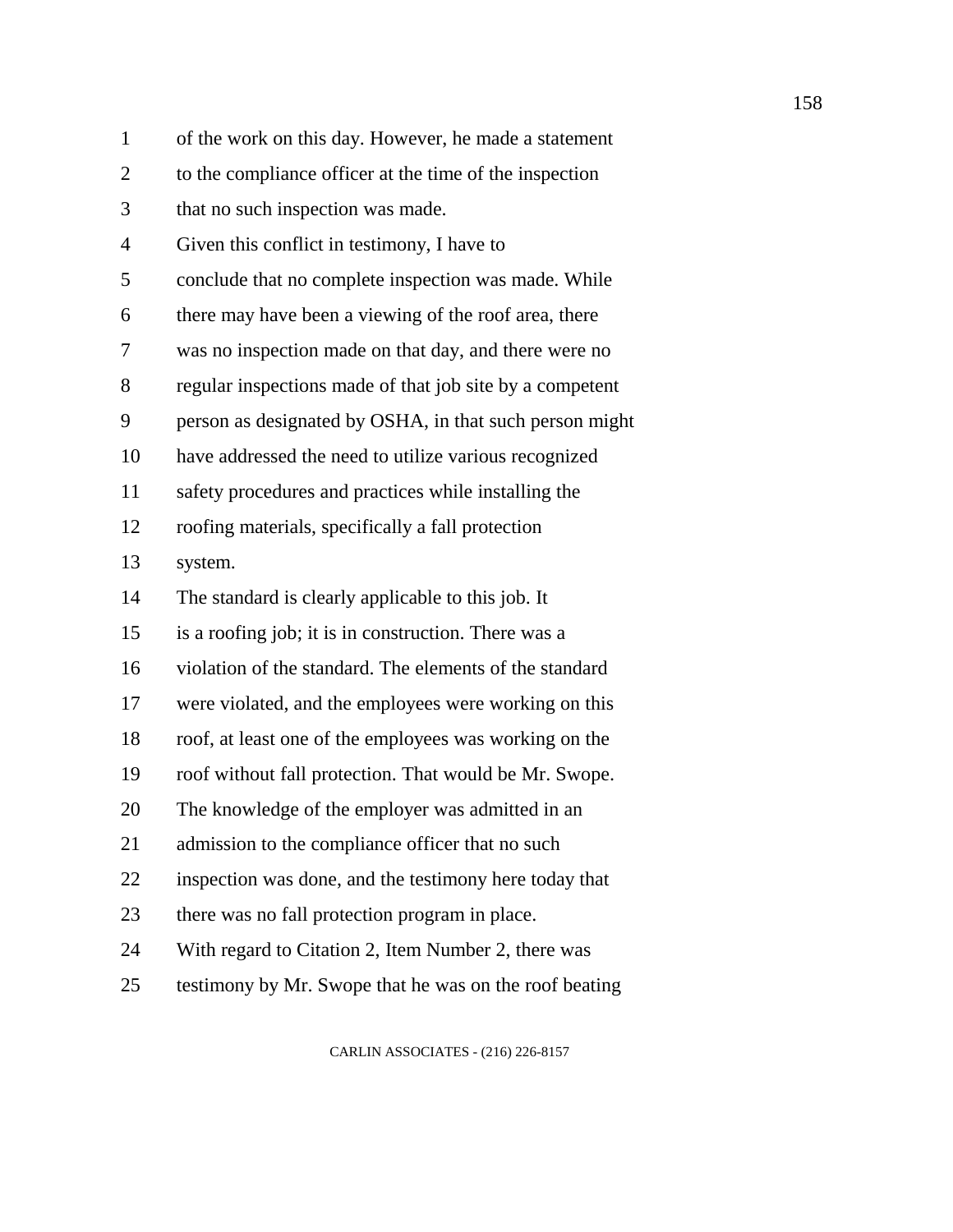| $\mathbf{1}$   | down boards and removing scrap materials and getting the   |
|----------------|------------------------------------------------------------|
| $\overline{2}$ | roof ready at the beginning of the day of the day of the   |
| 3              | inspection and that he was not wearing safety equipment.   |
| 4              | There were the boards that were up there, these slide      |
| 5              | boards or guide boards, that were nailed up there; but     |
| 6              | he was up there without a harness, and it was a $10/12$    |
| 7              | pitch roof.                                                |
| 8              | Now, there was also testimony by Mr. Swope that Mr.        |
| 9              | Stewart does tell him -- hollers at him from time to       |
| 10             | time to get safety equipment on, but he makes up his own   |
| 11             | mind. And, he also testified that he finds that the        |
| 12             | harnesses and the ropes can be dangerous.                  |
| 13             | In the past he has used the boards and not the             |
| 14             | harnesses and Mr. Stewart, the representative of M $\&$ M, |
| 15             | has seen this. Mr. Swope testified that he uses his own    |
| 16             | judgment on what equipment to use, and his response also   |
| 17             | was that, "Time is money. The most important thing is      |
| 18             | getting the job done quickly.                              |
| 19             | Mr. Dryden testified that OSHA requirements are            |
| 20             | known by all roofers; requirements for fall protection     |
| 21             | system. Also, there was at least one employee on the       |
| 22             | roof, Mr. Swope, without any fall protection. He was       |
| 23             | observed getting off the ladder without a harness. This    |
| 24             | was a 10/12 pitch roof.                                    |
|                |                                                            |

25 The general contractor requires fall protection,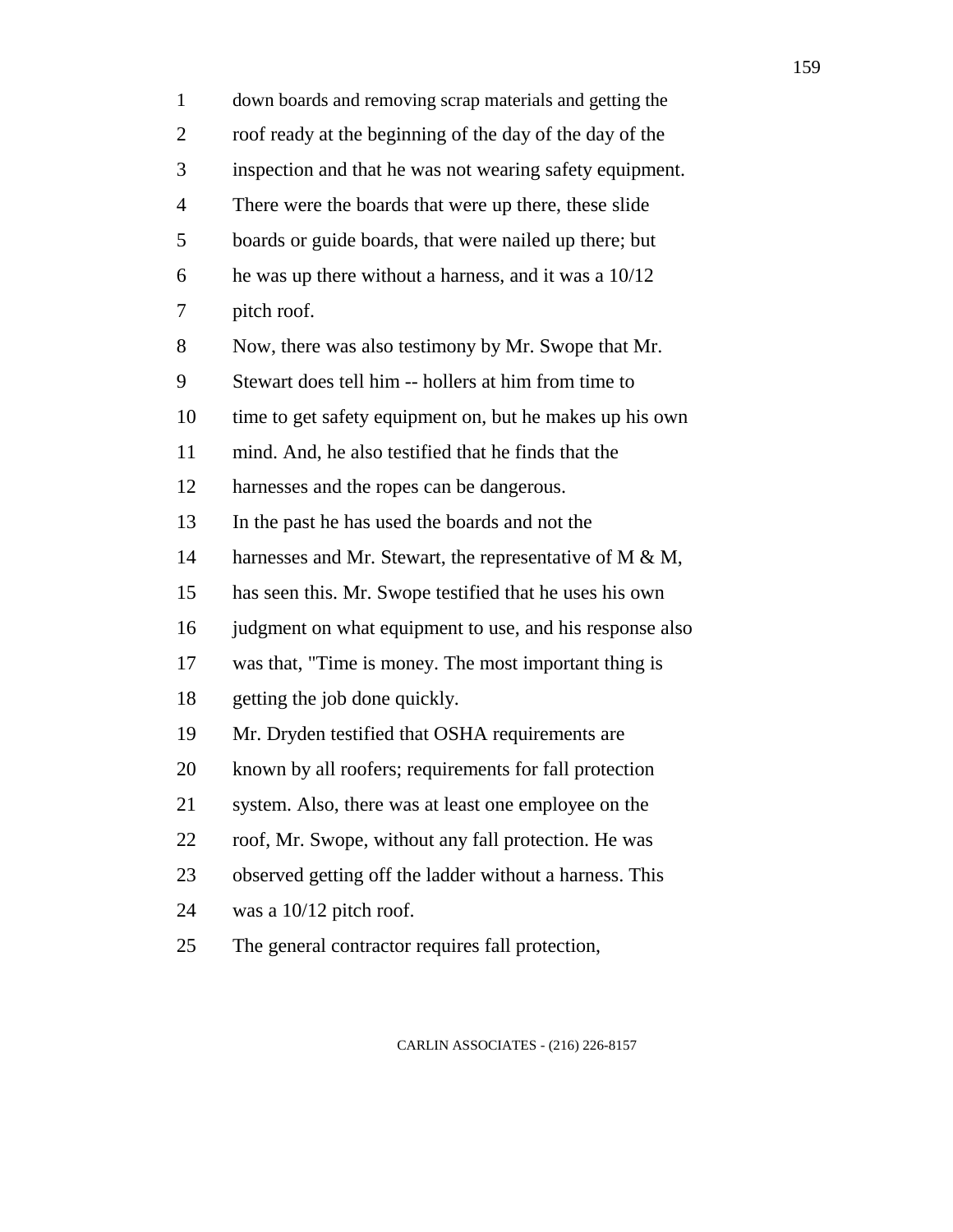| $\mathbf{1}$   | and the Respondent has told his employees to use fall    |
|----------------|----------------------------------------------------------|
| $\overline{2}$ | protection but says the employees don't listen.          |
| 3              | Now, one employee, Mr. Dryden, assessing all the         |
| 4              | testimony, I have to conclude that Mr. Dryden -- it was  |
| 5              | not proven that Mr. Dryden did not have on adequate fall |
| 6              | protection. The reverse of that has not been proven      |
| 7              | that he actually did; it's just the Government has not   |
| 8              | proven that he did not. However, Mr. Swope did not have  |
| 9              | on adequate fall protection for this job.                |
| 10             | Here, the standard is clearly applicable. The            |
| 11             | terms of the standard were violated by not having        |
| 12             | sufficient guardrails or other fall protection system.   |
| 13             | This was an alleged violation of 29 CFR Section          |
| 14             | $1926.501(b)(13)$ that says generally that each employee |
| 15             | engaged in residential construction activity at six or   |
| 16             | more feet above the lower levels was not protected by    |
| 17             | guardrail system, safety net system, or personal fall    |
| 18             | arrest system, and it gives alternative means of         |
| 19             | protection in the citation.                              |
| 20             | In lieu of the conventional fall protection, the         |
| 21             | employer did not utilize an alternative fall protection  |
| 22             | plan or comply with Appendix E, Subpart (m), fall        |
| 23             | protection, while engaged in roofing operations for      |
| 24             | residential construction activities:                     |
| 25             | (1) each employee was not trained in the procedures      |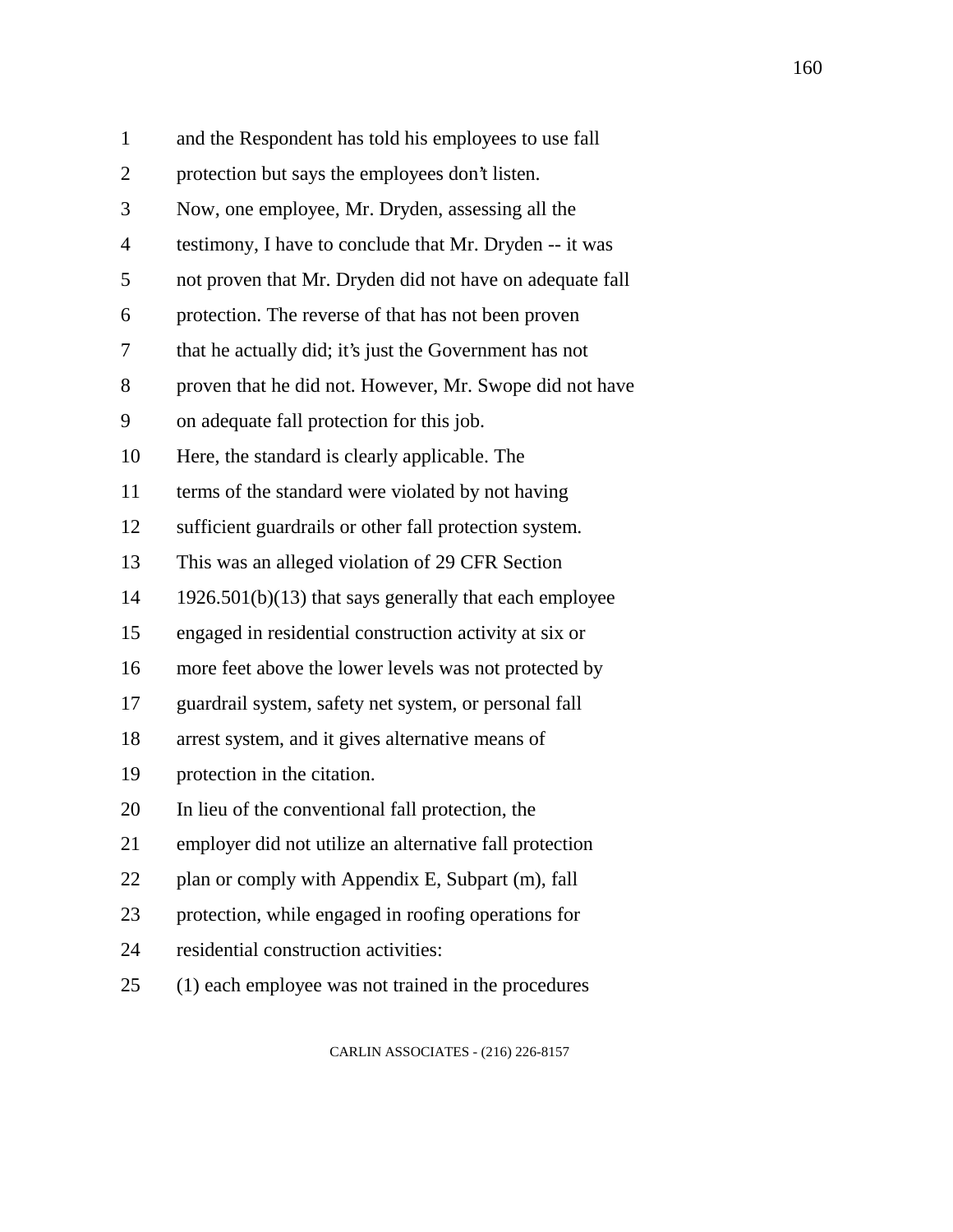| $\mathbf{1}$   | detailed in Appendix (e). Mr. Swope testified that he    |
|----------------|----------------------------------------------------------|
| $\overline{2}$ | was not trained. A controlled access zone was not        |
| 3              | established. Mr. Stewart testified that this was not a   |
| 4              | controlled access zone job. Slide guards were not in     |
| 5              | place along the eaves of the roof.                       |
| 6              | There was some testimony that at least part of the       |
| 7              | time, there were slide guards in place along the eaves   |
| 8              | of the roof. Enforcement of a full body harness and      |
| 9              | lanyard and fall arrest system was available but not     |
| 10             | utilized. And, the proof has gone that Mr. Swope did     |
| 11             | not utilize that.                                        |
| 12             | So, the terms of the standard were not met. At           |
| 13             | least one employee was exposed to the hazard. And,       |
| 14             | these individuals were working anywhere from 10 to 30    |
| 15             | feet above the ground without said protection.           |
| 16             | That brings us to the question of willfulness.           |
| 17             | Now, while this employer did not comply with the terms   |
| 18             | of the standard, he did take some steps in attempt to    |
| 19             | protect his employees. There were harnesses on the job   |
| 20             | site. There were some -- I don't remember the names of   |
| 21             | these things -- slide guards in place, but this being a  |
| 22             | 10/12 pitch roof, a very steep roof, there was some      |
| 23             | evidence that one employee might have had such a harness |
| 24             | on but the other one definitely did not.                 |
| 25             | So, this falls short of proving an intentional           |